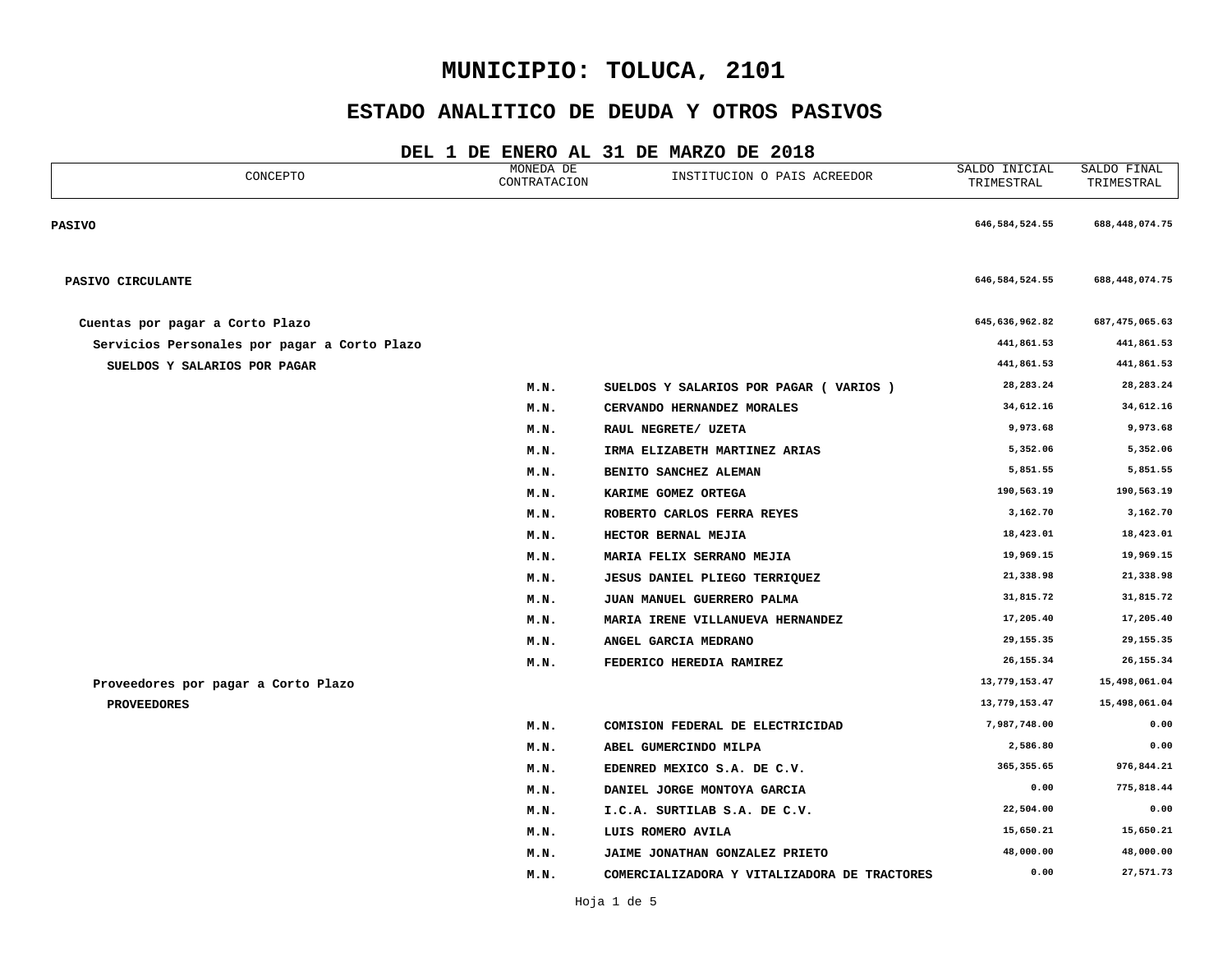## **ESTADO ANALITICO DE DEUDA Y OTROS PASIVOS**

| CONCEPTO                                                | MONEDA DE<br>CONTRATACION | INSTITUCION O PAIS ACREEDOR                                                        | SALDO INICIAL<br>TRIMESTRAL | SALDO FINAL<br>TRIMESTRAL |
|---------------------------------------------------------|---------------------------|------------------------------------------------------------------------------------|-----------------------------|---------------------------|
|                                                         |                           | S.A. DE C.V.                                                                       |                             |                           |
|                                                         | M.N.                      | RAMON MARTINEZ ZACATECAS                                                           | 0.00                        | 4,431.20                  |
|                                                         | M.N.                      | ELECTROPURA S. DE R.L. DE C.V.                                                     | 44,975.00                   | 36,280.00                 |
|                                                         | M.N.                      | MOVIL EVOLUTION S.A. DE C.V.                                                       | 5, 141, 779.46              | 5, 141, 779.46            |
|                                                         | M.N.                      | MANANTIAL SAN JUDAS TADEO S. DE R.L. DE C.V.                                       | 0.00                        | 12,703.50                 |
|                                                         | M.N.                      | NICANDRO ROBERTO CARMONA GOMEZ                                                     | 0.00                        | 6,612.00                  |
|                                                         | M.N.                      | SANCHEZ AUTOMOTRIZ S.A. DE C.V.                                                    | 0.00                        | 8,399,993.74              |
|                                                         | M.N.                      | GUILLERMO JUAREZ CRUZ                                                              | 0.00                        | 43,007.00                 |
|                                                         | M.N.                      | IUSA MEDICION S.A. DE C.V.                                                         | 141,184.80                  | 0.00                      |
|                                                         | M.N.                      | GRUPO WOL S.A. DE C.V.                                                             | 9,369.55                    | 9,369.55                  |
| Contratistas por Obras Publicas por pagar a Corto Plazo |                           |                                                                                    | 12,205,372.06               | 1,861,620.48              |
| CONTRATISTAS POR OBRA                                   |                           |                                                                                    | 12,205,372.06               | 1,861,620.48              |
| CONTRATISTA POR OBRA                                    |                           |                                                                                    | 12,205,372.06               | 1,861,620.48              |
|                                                         | M.N.                      | CONSTRUCCIONES Y EDIFICACIONES UNIVERSO S.A.<br>DE C.V.                            | 820,000.00                  | 820,000.00                |
|                                                         | M.N.                      | CONSTRUCCIONES Y ARTE S.A. DE C.V.                                                 | 193,808.95                  | 52,613.31                 |
|                                                         | M.N.                      | DESARROLLADORA DE INFRAESTRUCTURA AMILCO S.A.<br>DE C.V.                           | 3,710,513.58                | 0.00                      |
|                                                         | M.N.                      | JOSE ALEXIS GONZALEZ GARCIA                                                        | 1,415,871.68                | 0.00                      |
|                                                         | M.N.                      | INGENIERIA COMPUTACIONAL PARA EL SER HUMANO<br>S.A. DE C.V.                        | 885, 343.91                 | 0.00                      |
|                                                         | M.N.                      | STO DESARROLLADORAS DE INGENIERIAS S.A. DE<br>c.v.                                 | 748,098.38                  | 0.00                      |
|                                                         | M.N.                      | "M.D. MAS L" S.A. DE C.V.                                                          | 1,197,826.45                | 650,483.52                |
|                                                         | M.N.                      | ROMAN SARABIA CARDOSO                                                              | 493,602.35                  | 0.00                      |
|                                                         | M.N.                      | COMERCIALIZADORA GUIR S.A. DE C.V.                                                 | 599,242.37                  | 0.00                      |
|                                                         | M.N.                      | VELCON CONSTRUCCIONES S.A. DE C.V.                                                 | 470,054.03                  | 0.00                      |
|                                                         | M.N.                      | GRUPO CONSTRUCTOR BLAD S.A. DE C.V.                                                | 1,218,777.26                | 0.00                      |
|                                                         | M.N.                      | <b>CONSTRUCTORES</b><br>LERMA<br>INGENIEROS<br>Y<br>DE<br>ARQUITECTOS S.A. DE C.V. | 452,233.10                  | 0.00                      |
|                                                         | M.N.                      | ARTURO GARDUÑO SANCHEZ                                                             | 0.00                        | 338,523.65                |
| Retenciones y Contribuciones por pagar a Corto Plazo    |                           |                                                                                    | 7,835,838.81                | 5,200,191.28              |
| RETENCIONES DE ISSEMYM                                  |                           |                                                                                    | 14,458.89                   | 372,743.32                |
|                                                         | M.N.                      | 6.1% SISTEMA SOLIDARIO DE REPARTO                                                  | 460.70                      | 460.70                    |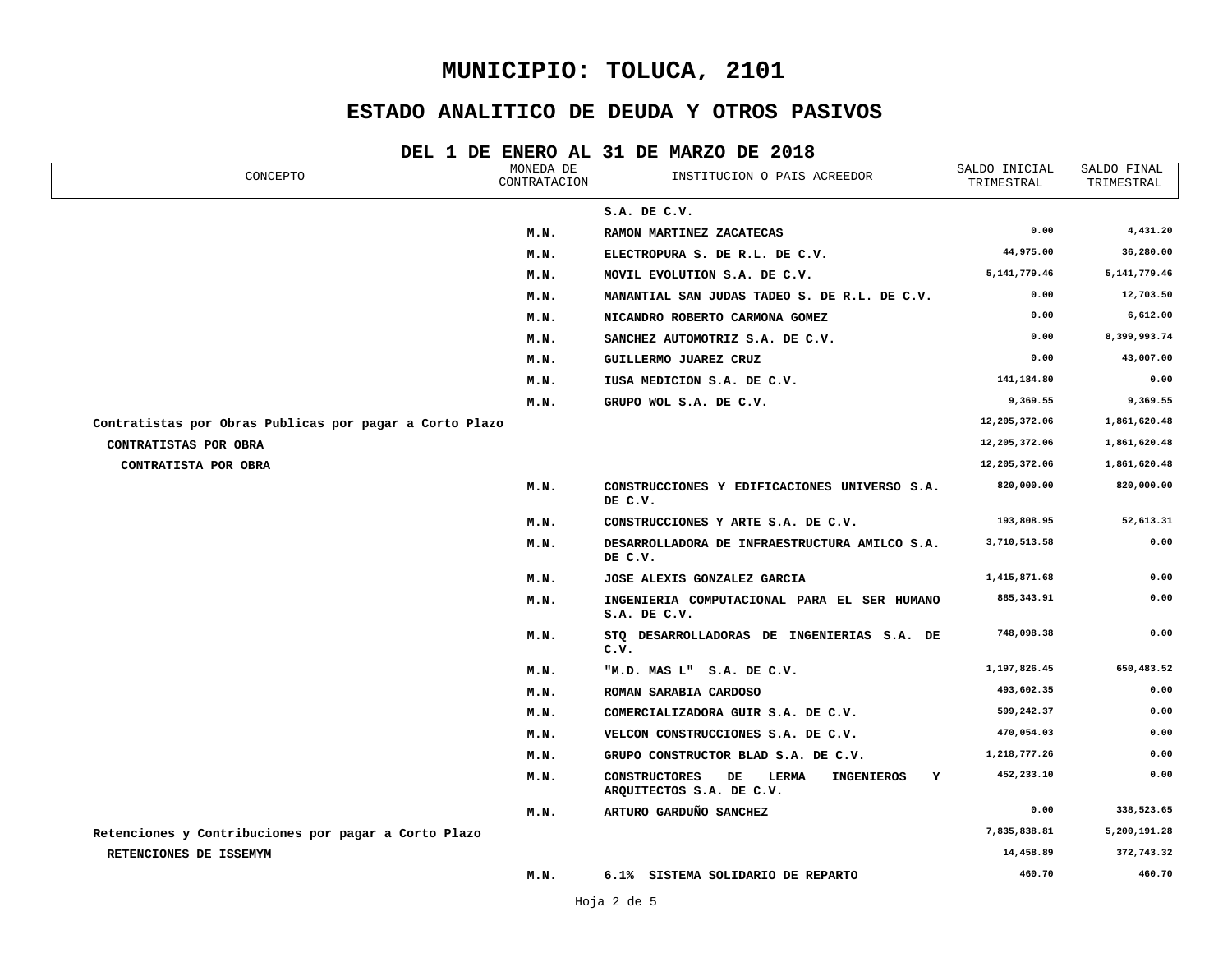## **ESTADO ANALITICO DE DEUDA Y OTROS PASIVOS**

| CONCEPTO                              | MONEDA DE<br>CONTRATACION | INSTITUCION O PAIS ACREEDOR                                         | SALDO INICIAL<br>TRIMESTRAL | SALDO FINAL<br>TRIMESTRAL |
|---------------------------------------|---------------------------|---------------------------------------------------------------------|-----------------------------|---------------------------|
|                                       | M.N.                      | 4.625 % SERVICIO DE SALUD                                           | 349.30                      | 349.30                    |
|                                       | M.N.                      | 1.4% SISTEMA DE CAPITALIZACION INDIVIDUAL                           | 105.74                      | 105.74                    |
|                                       | M.N.                      | SEGURO DE SEPARACION                                                | 4,223.54                    | 4,223.54                  |
|                                       | M.N.                      | DONACIONES (CEDIPIEM)                                               | 0.00                        | 2,100.00                  |
|                                       | M.N.                      | GRUPO NEVADO SERVICIOS ACTIVOS                                      | 0.00                        | 340,581.36                |
|                                       | M.N.                      | <b>JUGUETERIA ZANY</b>                                              | 9,319.61                    | 18,452.52                 |
|                                       | M.N.                      | SEGURO INDIVIDUAL METLIFE                                           | 0.00                        | 6,470.16                  |
| RETENCIONES DE I.S.R.                 |                           |                                                                     | 6,915,057.00                | 3,847,523.00              |
|                                       | M.N.                      | RETENCIONES I.S.R.                                                  | 6,901,008.00                | 3,839,623.00              |
|                                       | M.N.                      | I.S.R. ASIMILADOS A SALARIOS                                        | 14,049.00                   | 7,900.00                  |
| CUOTAS SINDICALES                     |                           |                                                                     | 82,380.46                   | 95,270.48                 |
|                                       | M.N.                      | 2% RETENCIONES                                                      | 59,515.36                   | 73,546.70                 |
|                                       | M.N.                      | FONDO DE RESISTENCIA SUTEYM                                         | 1,332.00                    | 1,324.00                  |
|                                       | M.N.                      | CREDITO DE LINEA BLANCA SUTEYM                                      | 21,533.10                   | 20,399.78                 |
| PENSION ALIMENTICIA                   |                           |                                                                     | 0.00                        | 2,637.97                  |
|                                       | M.N.                      | JUAN MONTOYA REYES                                                  | 0.00                        | 2,637.97                  |
|                                       |                           |                                                                     | 823,942.46                  | 882,016.51                |
| SUPERVISION CONTROL Y VIGILANCIA      |                           |                                                                     | 823,942.46                  | 882,016.51                |
|                                       | M.N.                      | SUPERVISION 2%                                                      | 92,025.61                   | 107,585.94                |
|                                       | M.N.                      | SUPERVISION INSPECCION Y VIGILANCIA 0.005%                          | 693,089.96                  | 730,157.57                |
|                                       | M.N.                      | I.C.I.C. 0.5%                                                       | 11,633.65                   | 15,523.72                 |
|                                       | M.N.                      | C.M.I.C. 0.2%                                                       | 1,379.85                    | 2,935.89                  |
|                                       | M.N.                      | 0.1% PARA FISCALIZACION                                             | 25,813.39                   | 25,813.39                 |
| Otras Cuentas por pagar a Corto Plazo |                           |                                                                     | 611, 374, 736.95            | 664, 473, 331.30          |
| CUENTAS POR PAGAR A CORTO PLAZO       |                           |                                                                     | 2,399,144.69                | 3,360,152.02              |
|                                       | M.N.                      | <b>ISSEMYM</b>                                                      | 2,399,144.69                | 3,360,152.02              |
| ACREEDORES DIVERSOS                   |                           |                                                                     | 608,975,592.26              | 661, 113, 179.28          |
| <b>ACREEDORES DIVERSOS</b>            |                           |                                                                     | 608,975,592.26              | 661, 113, 179. 28         |
|                                       | M.N.                      | <b>GABINO BENITEZ BARRON</b>                                        | 0.00                        | 2,784.00                  |
|                                       | M.N.                      | CIA PERIODISTICA DEL SOL DEL ESTADO DE MEXICO<br>S.A.<br>DE<br>c.v. | 0.00                        | 449,999.97                |
|                                       | M.N.                      | GOBIERNO DEL ESTADO DE MEXICO (CAEM)                                | 4, 103, 113. 14             | 5,260,451.60              |
|                                       | M.N.                      | COMISION NACIONAL DEL AGUA                                          | 103,049,757.01              | 107,219,961.01            |
|                                       |                           |                                                                     |                             |                           |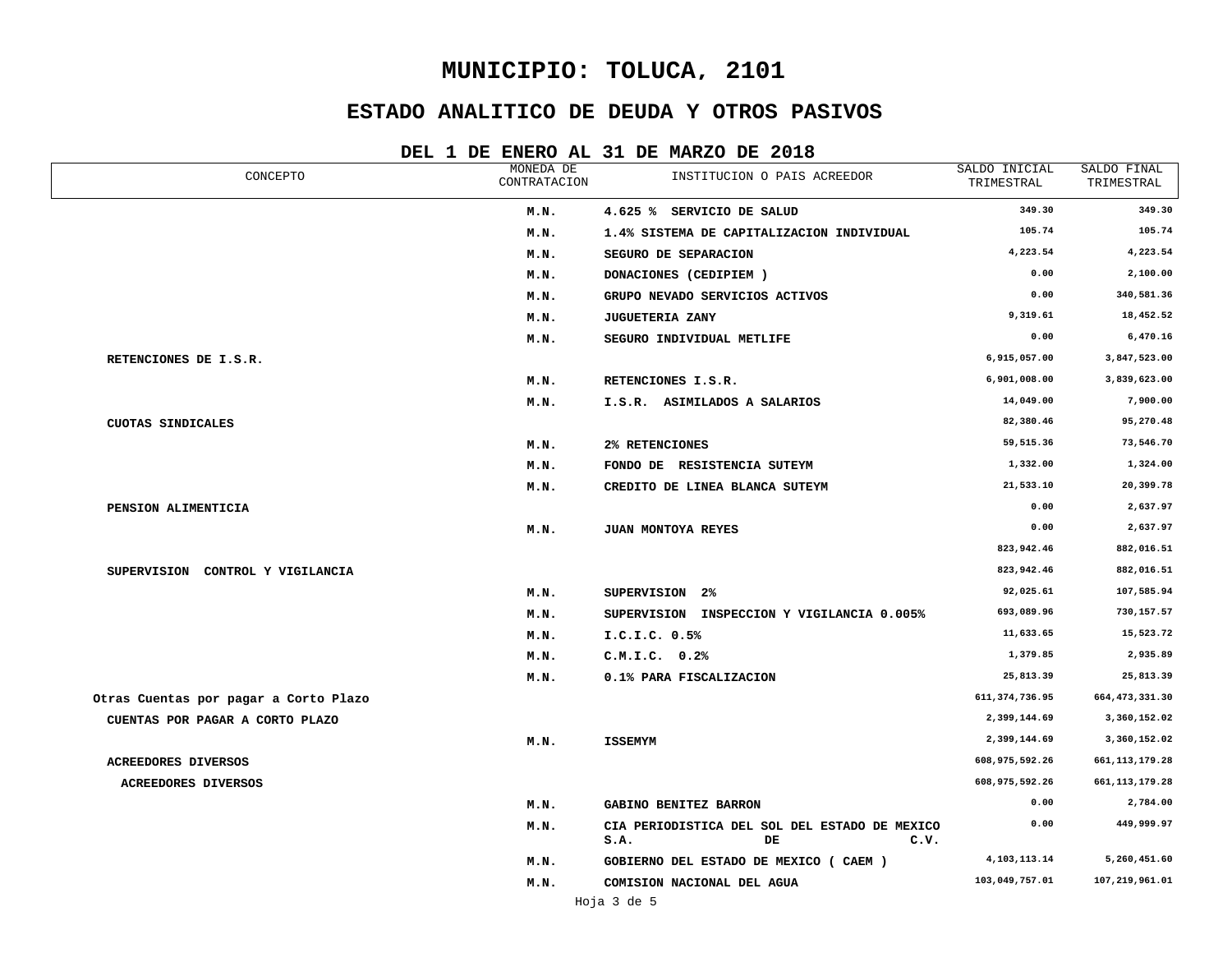## **ESTADO ANALITICO DE DEUDA Y OTROS PASIVOS**

| DEL 1 DE ENERO AL 31 DE MARZO DE 2018 |  |  |  |  |  |  |  |  |  |  |
|---------------------------------------|--|--|--|--|--|--|--|--|--|--|
|---------------------------------------|--|--|--|--|--|--|--|--|--|--|

| CONCEPTO                                       | MONEDA DE<br>CONTRATACION | INSTITUCION O PAIS ACREEDOR                                                  | SALDO INICIAL<br>TRIMESTRAL | SALDO FINAL<br>TRIMESTRAL |
|------------------------------------------------|---------------------------|------------------------------------------------------------------------------|-----------------------------|---------------------------|
|                                                | M.N.                      | ERICKA GARCIA ATENOGENES                                                     | 4,451,708.18                | 4,451,708.18              |
|                                                | M.N.                      | ANTONIO HUERTA GUTIERREZ                                                     | 0.00                        | 34,800.00                 |
|                                                | M.N.                      | CENTRO NACIONAL DE SOPORTE DE SOFTWARE S.A.<br>DE C.V.                       | 6,380.00                    | 6,380.00                  |
|                                                | M.N.                      | SEGUROS AFIRME S.A. DE C.V.                                                  | 0.00                        | 193,012.40                |
|                                                | M.N.                      | IMPRESIONES DEL NUEVO SIGLO S.A. DE C.V.                                     | 15,984.00                   | 0.00                      |
|                                                | M.N.                      | COMERCIALIZADORA SIETE DE MEXICO S.A. DE C.V.                                | 0.00                        | 87,000.00                 |
|                                                | M.N.                      | TELEFONOS DE MEXICO S.A.B. DE C.V.                                           | 0.00                        | 138,863.30                |
|                                                | M.N.                      | GOBIERNO DEL ESTADO DE MEXICO ( 3% SOBRE<br>EROGACIONES POR REMUNERACIONES ) | 1,348,943.00                | 840,987.00                |
|                                                | M.N.                      | MUNICIPIO DE TOLUCA                                                          | 491,740,183.76              | 537,239,591.76            |
|                                                | M.N.                      | COLEGIO DE INGENIEROS CIVILES DEL ESTADO DE<br>MEXICO A.C.                   | 0.00                        | 6,600.00                  |
|                                                | M.N.                      | COPIADORAS DIGITALES MEXICO S.A. DE C.V.                                     | 123,034.80                  | 0.00                      |
|                                                | M.N.                      | AT&T COMUNICACIONES DIGITALES S. DE R.L. DE<br>c.v.                          | 24,940.41                   | 28,544.25                 |
|                                                | M.N.                      | TV AZTECA SAB DE C.V.                                                        | 0.00                        | 147,900.00                |
|                                                | M.N.                      | ARVA LABORATORIO DE ANALISIS INDUSTRIALES<br>$S.A.$ DE $C.V.$                | 28,118.40                   | 0.00                      |
|                                                | M.N.                      | PAN-AMERICAN MEXICO COMPAÑIA SEGUROS S.A. DE<br>c.v.                         | 0.00                        | 592,328.00                |
|                                                | M.N.                      | WORLD TRADING PARTNERS S.A. DE C.V.                                          | 11,502.56                   | 0.00                      |
|                                                | M.N.                      | RADIOMOVIL DIPSA S.A.D E C.V.                                                | 3,667.00                    | 3,638.00                  |
|                                                | M.N.                      | GOBIERNO DEL ESTADO DE MEXICO (3.5 % AMSA)                                   | 4,062,511.00                | 2,348,431.00              |
|                                                | M.N.                      | JESUS YURI CALZADA RODRIGUEZ                                                 | 5,749.00                    | 0.00                      |
|                                                | M.N.                      | SERVICIOS PREGNOG S.A. DE C.V.                                               | 0.00                        | 578,260.00                |
|                                                | M.N.                      | HDI SEGUROS S.A. DE C.V.                                                     | 0.00                        | 1,481,938.81              |
| Pasivos Diferidos a Corto Plazo                |                           |                                                                              | 376,254.82                  | 401,702.21                |
| Ingresos Cobrados por Adelantado a Corto Plazo |                           |                                                                              | 376,254.82                  | 401,702.21                |
| COBROS ANTICIPADOS                             |                           |                                                                              | 376,254.82                  | 401,702.21                |
|                                                | M.N.                      | <b>EJERCICIO</b>                                                             | 376,254.82                  | 401,702.21                |
| Otros Pasivos a Corto Plazo                    |                           |                                                                              | 571,306.91                  | 571,306.91                |
| Ingresos por Clasificar                        |                           |                                                                              | 571,306.91                  | 571,306.91                |
| INGRESOS POR APLICAR                           |                           |                                                                              | 571,306.91                  | 571,306.91                |